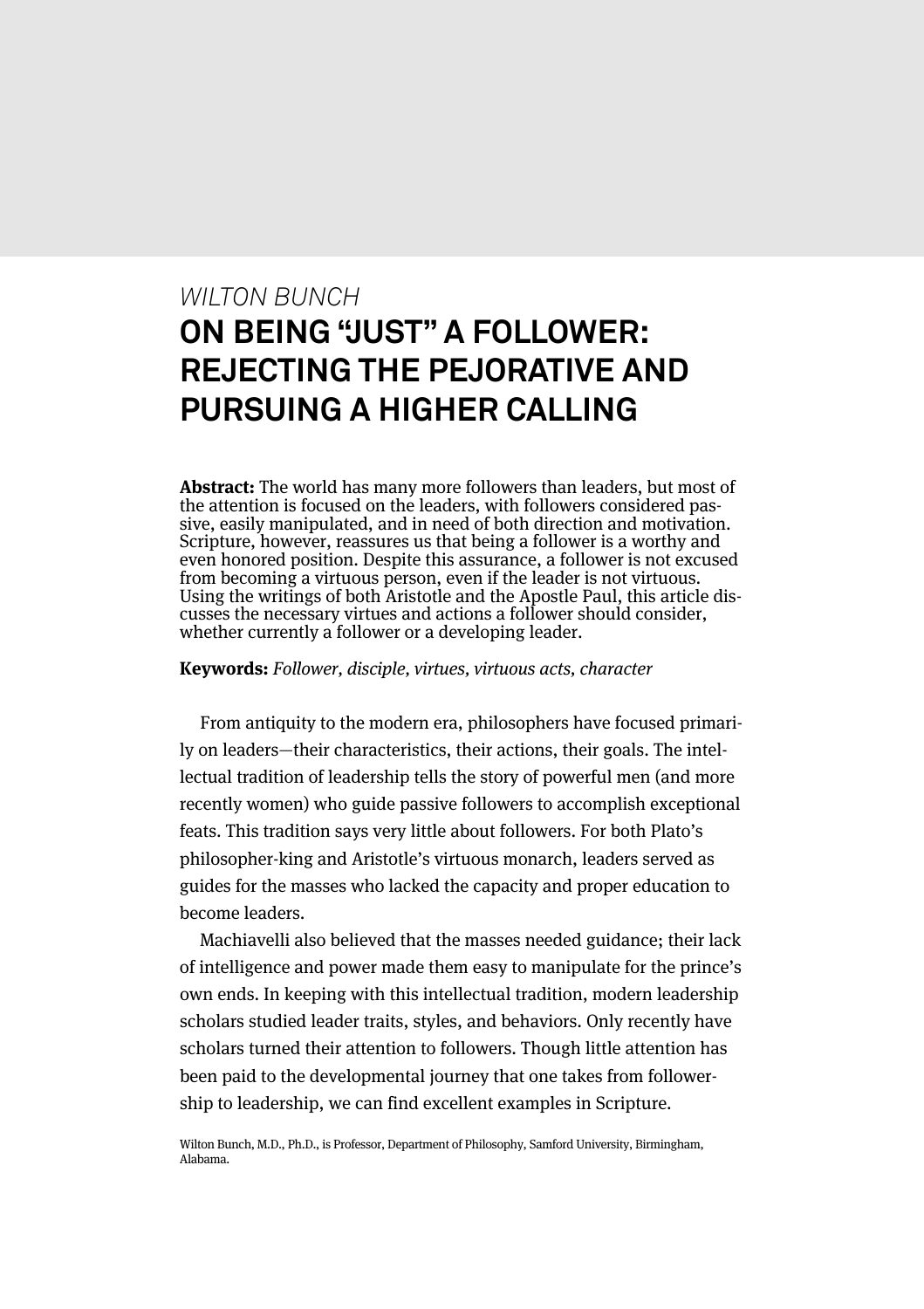#### **Followership and Christianity**

"And Jesus said to them, 'Follow me,'" (Mark 1:16; Matt. 4:19). Neither Peter and his brother, Andrew, nor James and his brother, John, were looking for jobs. They were entrepreneurs; they were economically independent, at least marginally. Jesus called them to be followers with the goal of changing their lives, helping them develop new skills, and mentoring them to become teachers. Ultimately, His goal was to prepare the disciples to become leaders. This preparation existed in the form of a calling to followership. Jesus used the phrase repeatedly, as seen in His calls to Matthew (Matt. 9:9), Philip (John 1:43), and the rich young man (Matt. 19:21; Mark 10:21; Luke 18:22), and in His warning against false prophets (Luke 17:23).

The biblical idea of a calling a person to become a follower is not unique to the calling of the first disciples. Elisha left the plow to become Elijah's servant (1 Kings 19:19-21). Other examples occur when a charismatic leader calls for people to join him in an expedition of war (Judg.3:28; 6:34; 1 Sam. 11:6-7). It appears frequently in the Acts and Epistles. Peter escapes from prison by obeying the angel's command to "follow me" (Acts 12:8). Paul comments on the disunity of the church at Corinth: "One of you says, 'I follow Paul'; another, 'I follow Apollos'; another, 'I follow Cephas'; still another, 'I follow Christ'" (1 Cor. 1:12, NIV). This is not a question of being a follower but of discerning who to follow.

The Christian concept of followership stems from the ideas of service and discipleship. The words "discipline" and "disciple" come from the same Latin root discere, to learn, implying that disciples develop discipline in the area of discipleship. Today we would be more likely to say they were socialized into the group of the leader.

Servant is the term most preferred by Paul for this status. He describes Jesus as the servant of God (Rom. 13:4; 14:8; Phil. 2:7). At the time of Paul's miraculous conversion, he is told, "I have appeared . . . to appoint you as a servant" (Acts 26:16). Paul uses various forms of the phrase "Paul, a servant of Christ" when identifying himself to others (Rom. 1:1; Gal.1:10; Tit. 1:10). James (James 1:1), Peter (2 Pet. 1:1), and Jude (Jude 1:1) do the same. Jesus used the term "servant" frequently: "Anyone who wants to be first must be . . . the servant of all" (Mark 9:35, NIV). The term "disciple" also describes Christ's followers.

Despite Paul's self-identification as a servant, we think of him as a leader. The same disjunction is true of the other disciples; they called themselves servants, but we call them leaders. This is an important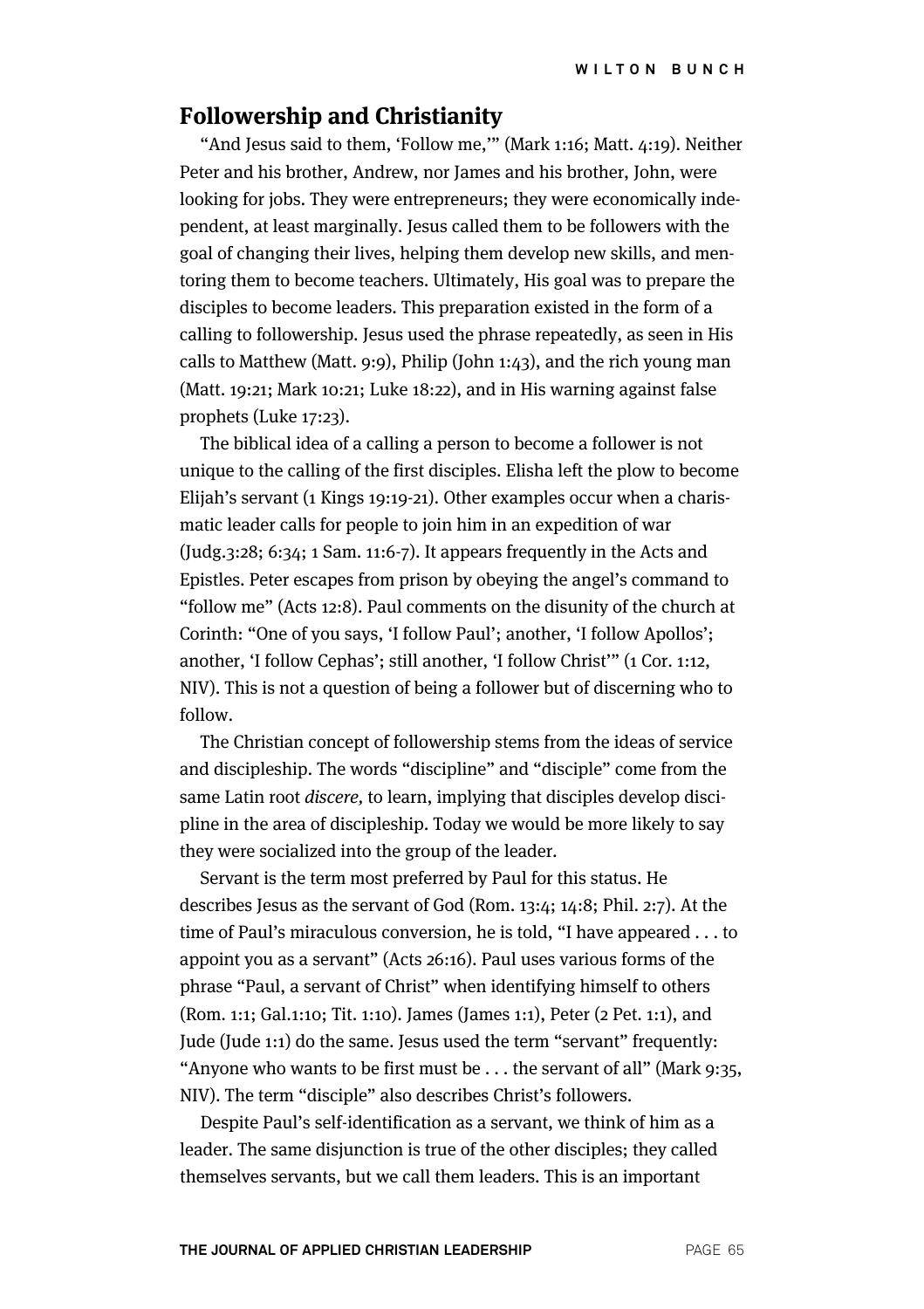point. Jesus and His first generation of disciples repeatedly called people to follow them, and people did follow. Those we honor as leaders considered themselves to be servants. The next generation of leaders (bishops) was similar; while they were without question leaders, they described themselves as followers. The exception is James, who is named as the leader in Jerusalem.

Jesus did not call His followers to be mindless laborers who waited for constant commands prior to acting. He did not call them to abandon thinking for rote obedience. His call diverged from pejorative stereotypes of followership, which involve thoughtless or slavish behavior. Rather, He sought followers who wanted to learn to think as He did, followers who didn't merely follow His commands but who recognized and prioritized the good.

## **Contemporary Views of Followers**

Unfortunately, most of us have not had leaders with the beneficence of Jesus or His disciples. We are not alone. The majority of followership research focuses on categorizing followers based on their impact upon the organization or the leader. A leader is someone who has achieved a position of authority by virtue of skills. A follower lacks these skills and probably also lacks education and experience. As viewed by leaders, followers are generally a sorry lot.

Kelley (2008) illustrates this point by dividing followers into five groups. The first are "sheep," and neither think nor act on their own. They need both direction and motivation. Second are the "yes-people," those who are positive and energetic but need thinking and direction, which leads to pride and the belief that they are the ones who do all the work. Third, the organization has "alienated" followers who think, but negatively. They would respond to any idea with "It's not new, you know." The fourth group is the "pragmatics." These folks follow the leader only when it is clear which direction the organization is going to go. They provide no support until they know who will win, but they know they will survive until the next leader is chosen. Colleges and universities are full of such people.

Fortunately, Kelley (2008) sees a fifth style of followership, the "stars." These positive people think for themselves. They serve a common purpose with the leaders, but each in their own role. Stars will disagree with leaders, but if they question the leader's decisions, they present alternatives privately and civilly. Any leader needs a few "star" followers in order to succeed.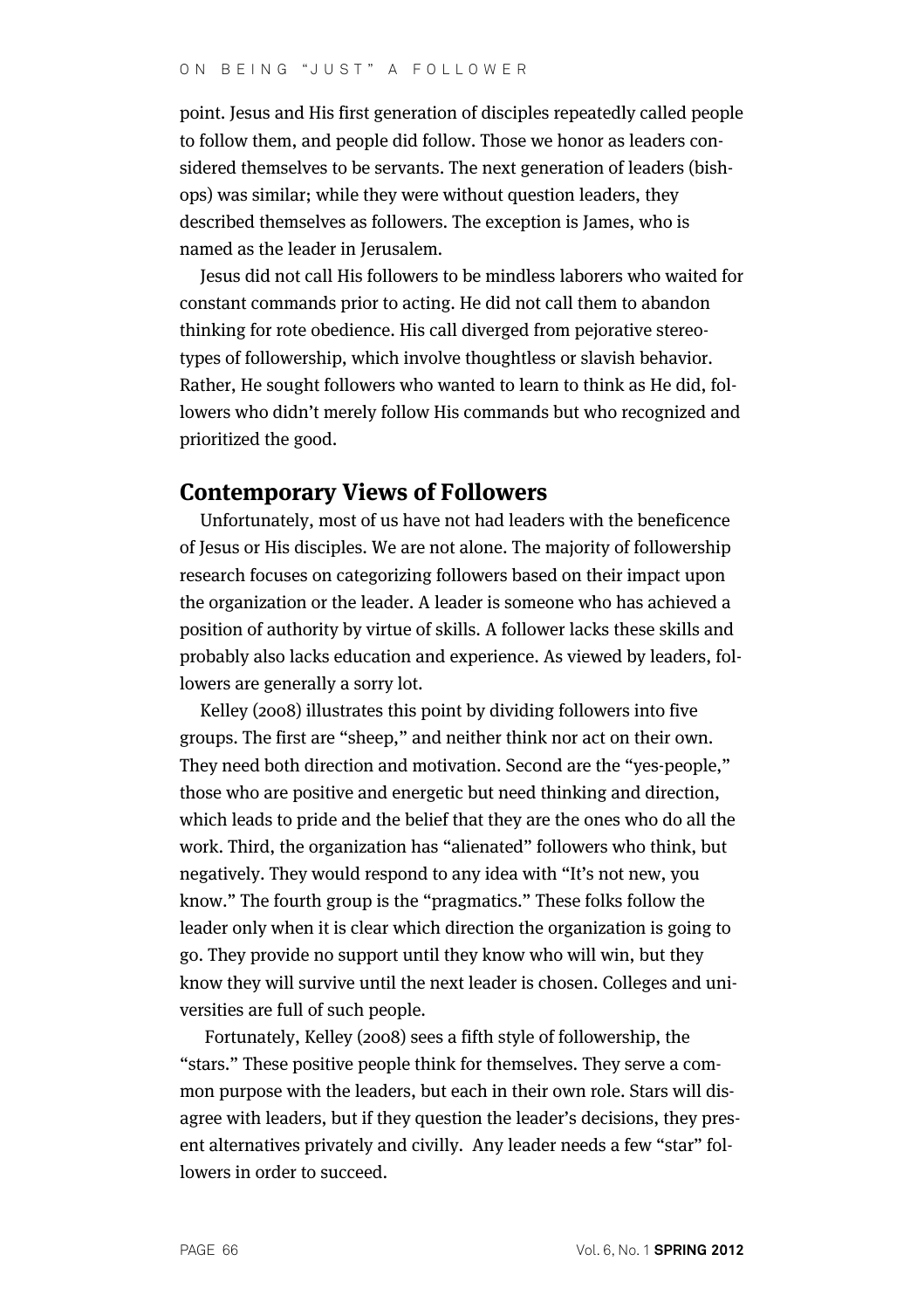Outlines such as this give leaders no suggestion for how to raise the followers up at least one grade in the scale. The attitude is one of "sheep are sheep and the alienated must be kept quiet." But is it possible that followers are interested in improving their skills and therefore their positions?

#### **Who Are Good Followers?**

This leads to the big question, "What does it mean to be a good follower?" Obviously this is a sub-set of the question of what makes a good person. When we think about meta-questions such as this, it is good to remember that the accumulation of knowledge did not begin at the time of our birth. Additionally, many problems are not new or unique to our culture; they have sparked the thoughts of intelligent men and women for ages. Therefore, when thinking about an issue, it is can be extremely helpful to ruminate on the writings and ideas that have accumulated for centuries.

For example, if we are part of a religious tradition, particularly the three "religions of the book," we are aware of the question of the origin of evil. Should we decide to pursue this problem, we might start with the Hebrew prophets, and if in the Christian tradition, proceed to intellectual giants such as Augustine and Thomas Aquinas. If we are Protestant, we might wish to add Luther and Calvin to our list. Anyone in the Western tradition would go to the enlightenment thinkers such as Hobbes and Locke and finally come to modern thinkers and writers.

We can also follow this path in asking what it means to speak of a good follower. It has been said that all philosophy is nothing but a commentary on Plato. I will add that the ethics of what it means to be a good person is nothing but commentary on Plato's student Aristotle.

So, who was Aristotle? Though we think of him as one of the Greek philosophers, he was from Macedonia, born in 384 BCE. His father was a court physician, which may explain why he was so interested in biology. At age 17 he entered Plato's Academy in Athens and stayed there for 19 years until Plato died. In 335 BCE he founded a school in Athens called the Lyceum, which he filled with maps, manuscripts, zoological specimens, and botanical samples. He particularly focused on comparisons and contrasts to find the common form of any group of items. He generalized from this, looking for common elements in culturally diverse individuals to characterize what led to excellence in the life of an individual.

So, what does it mean to be a good person, a good follower? Aristotle, in his Nicomachean Ethics (trans. Ross, 1991), would say that "the excel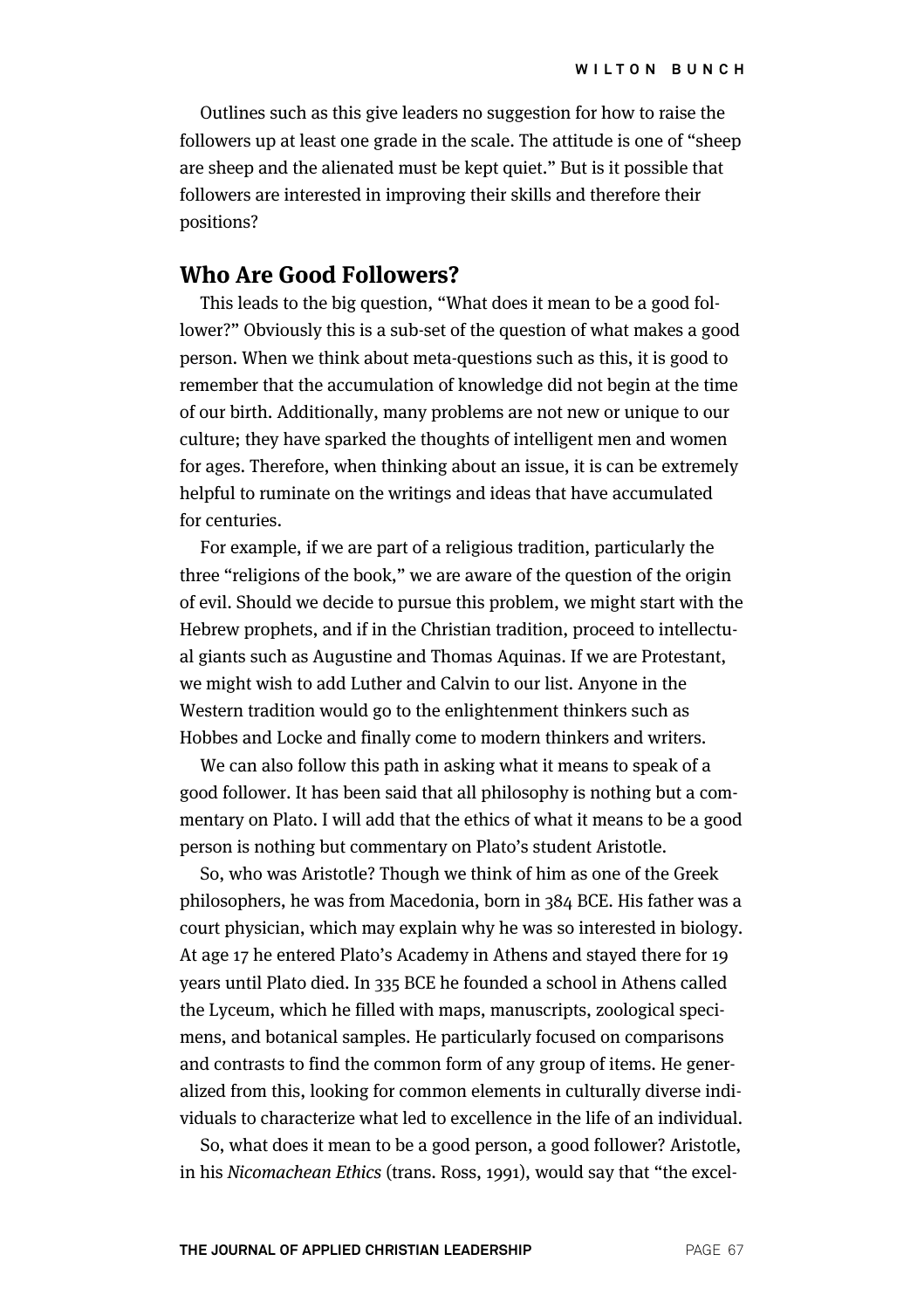lence of human beings will be . . . the state of character which makes a person good and which makes that person do his or her work well" (1006, a5). Knowledge of the good is not sufficient; it is the state of character that causes one to do right. Assuming that we will accept Aristotle's contention that it is character that is of utmost importance, how do we get there?

Aristotle has an answer:

We ought to make sure that our acts are of a certain kind because the resulting character changes as they change. It makes no small difference; therefore, whether a man (or woman) is trained from youth up in this way or in that, but a great difference, or rather all the difference. (1103, b23)

Good habits are morally indispensable because they help us live consistently toward particular ends. Although habits are scarcely of themselves reasons to live or act, they tend to strengthen a life of meaning and purposefulness.

Aristotle is very interested in the development of character, but the chances are that most readers consider their character to be fixed. Aristotle would disagree. They may be well developed, but repeated deliberate actions, even by adults, do have a direct effect on modifying character.

The Apostle Paul would agree with Aristotle. He usually ended his epistles with moral exhortations (e.g., Eph. 4:17-32; Phil. 4:4-8), thus linking actions with character development. Paul also followed Aristotle, who identified his list of "cardinal virtues" (prudence, justice, courage, and self-control) by providing his own list of virtues in Galatians 5: "But the fruit of the Spirit is love, joy, peace, patience, kindness, goodness, faithfulness, gentleness and self-control" (NIV). Note that while there is some overlap between these lists of virtues, in that both Paul and Aristotle list self-control, Paul's list focuses on virtues one needs when dealing with others while Aristotle's list may be seen as more focused on self-fulfilment.

The question becomes, "how do we develop the virtues?" The question behind that question is, "Can they be taught?" Plato was not sure; in Meno (trans. Anastoplo & Berns, 2004) he tended to think not. Aristotle was not in doubt. The virtues do not come from nature, nor are they against nature, but nature gives us the capacity to acquire them (Aristotle, 1103, a13). Paul would argue that the virtues he listed are the "fruit of the Spirit," not developed by human effort but a divine gift to God's children.

Aristotle says that our characters are formed by our actions, and that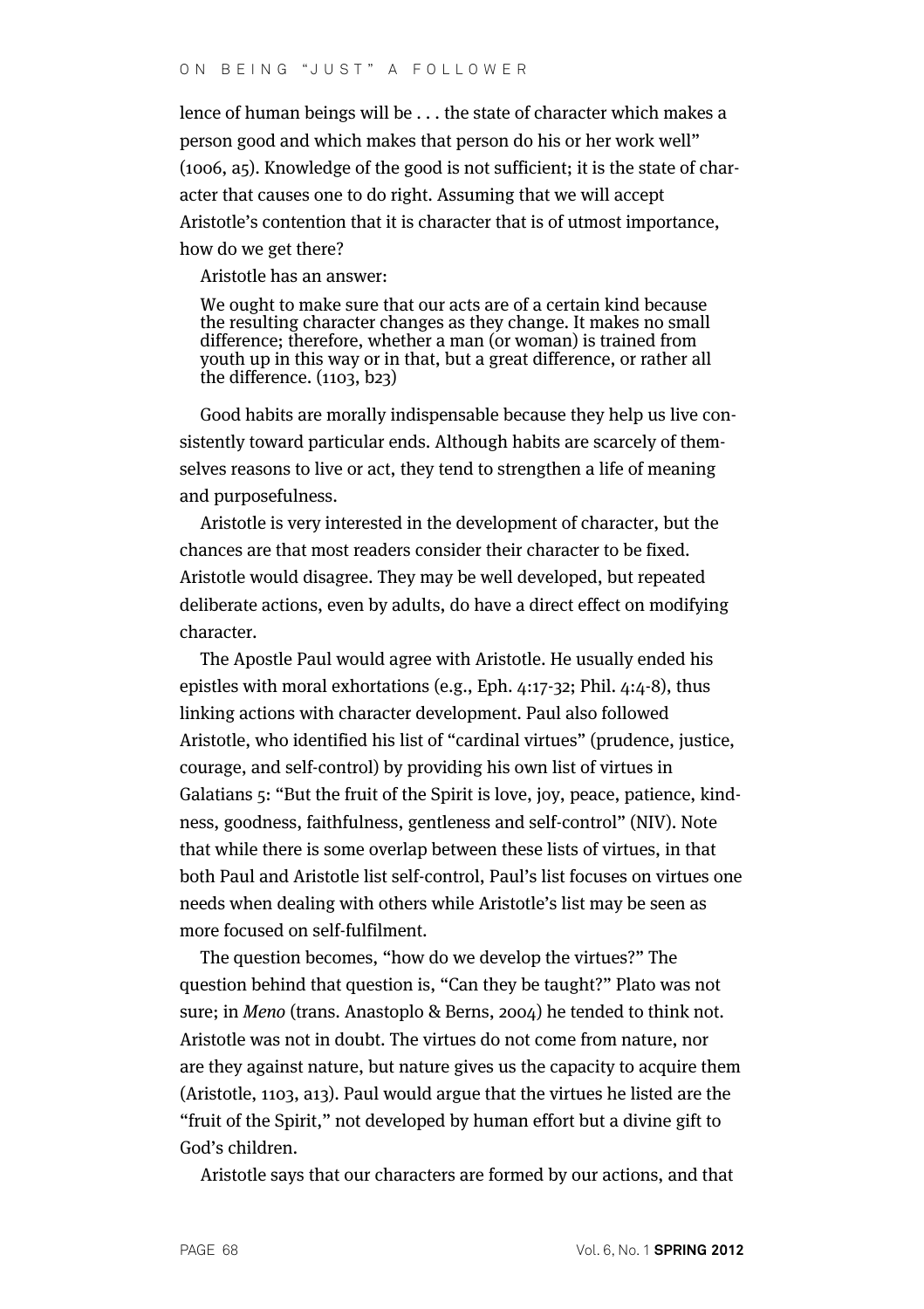both the moral virtues and the corresponding vices result from the same acts. Musicians become good or bad by the same mechanism, making music. Builders become good builders or bad builders by the same action, building. It is by being just with others that we become just, by becoming habituated to fear or confidence that we become cowardly or brave. Thus, character traits, like the arts, arise out of activities (1103, a44).

How do we know that an act is virtuous? Aristotle gives what appears at first glance to be circular. An act is virtuous if, and only if, it is what a virtuous person would do (1105, b5). To answer the ethical question "What should I do in this situation?" one should ask "What would a virtuous person do in this situation?"

When Teddy Roosevelt was a young boy in college, his role model was his father, and he weighed every proposed action by asking what his father might do or think. All he had to ask himself regarding some action was whether he would be proud for his father to know he had done it. His father was virtuous; therefore, virtue was to act like his father (Morris, 1979).

Jesus provides His own triad of virtues—justice, mercy, and faithfulness—which He describes as the "weightier matters of the law" (Matt. 23:23, NIV). He then adds an extra dimension to the concept of character when He calls us to "be perfect as your Heavenly Father is perfect" (Matt. 5:47, NIV). The parallel reading in Luke states: "Be merciful as your Heavenly Father is merciful" (Luke 6:36, NIV). Christ places virtue and perfection in a relational framework, a copying of what one sees another doing, with the assumption that the "other" is indeed a virtuous or perfect person.

Outside of Christ, the single person who is totally virtuous is a very rare specimen, if indeed, one really does exist. What we are generally left with is finding specific virtues in one person and other virtues in another and attempting to combine them into ourselves. Some of these people we choose for role models will have many virtues; some others may have only one.

The problem of followers looking for role models is challenging because of the lack of virtuous leaders. Dr. John Gardner, a member of President Ronald Reagan's task force on private sector initiatives, put it this way: "Unfortunately a high proportion of leaders in all segments of our society today . . . are rewarded for a single-minded pursuit of interests of their group. They are rewarded of doing battle, not compromising" (Brokaw, 2012, p. 42). They are not rewarded, I would add, for role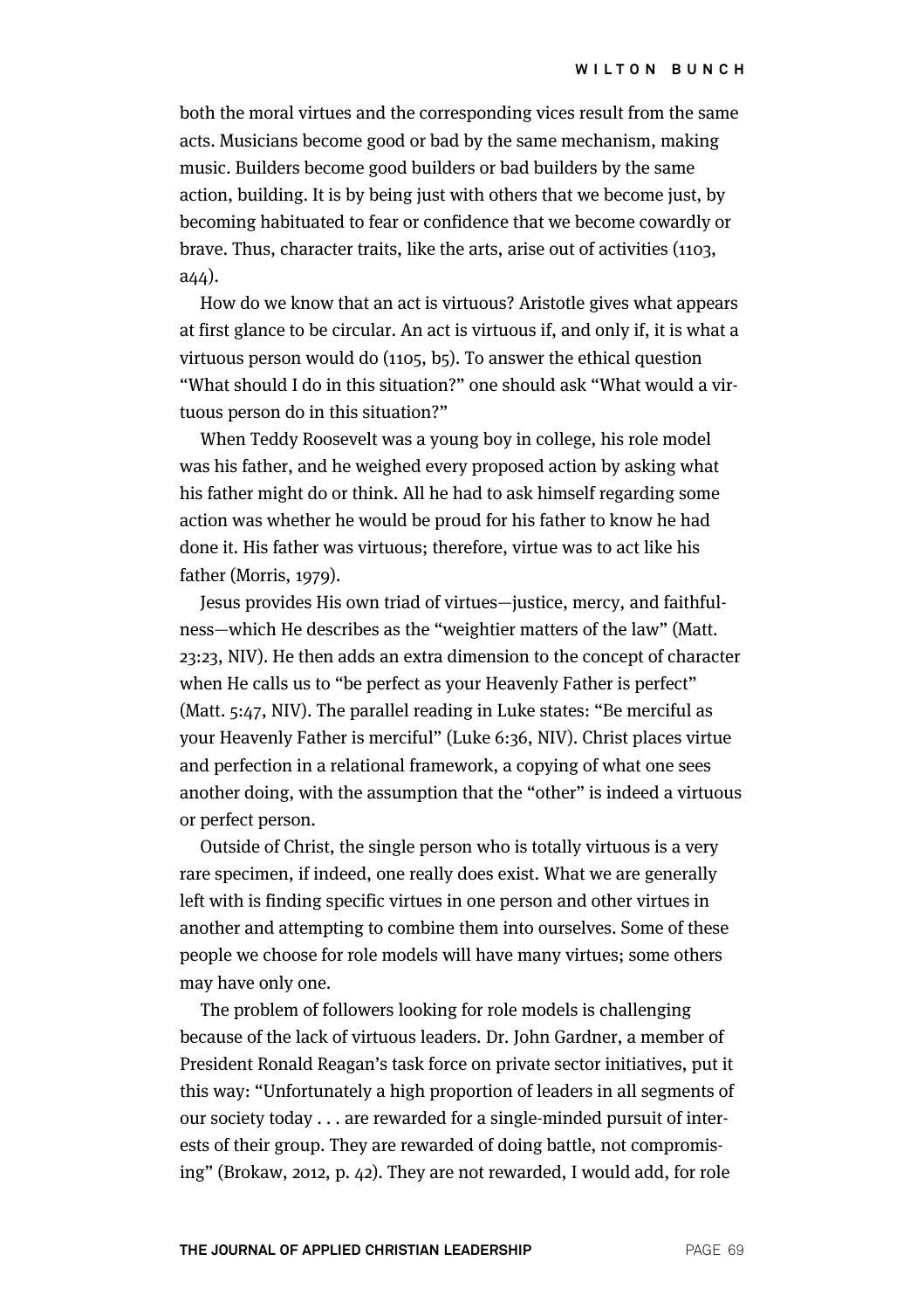modeling and development of followers.

Aristotle's second description of how we should live comes from another description of virtue, the mean. Life is not a discrete zero-one variable but consists of a continuous spectrum of possibilities. Generally these can be considered as ranging from an excess of a characteristic to a deficit of the characteristic under discussion. Both of these extremes Aristotle calls vices (1006, b36 ff).

Let us illustrate with the way one becomes courageous. Courage is the right reaction to danger and fear; a mean between paralysis and recklessness (both of which Aristotle calls vices). It is obvious that courage will not be an arithmetic mean, but will shift with the circumstances. This is a very under-specified definition that needs to be completed with regard to situation, the magnitude of danger, our strength, and other resources. In one situation courage may require bold action at great personal risk. In another it may be courageous to flee ("He who fights and runs away, lives to fight another day").

Aristotle did not think that every human activity could be so considered. For example, you could not have a golden mean of adultery: with the right person, at the right time, in the right place. It would be absurd to expect that in unjust and cowardly actions there would be a mean of acceptable behavior. No, a virtuous person striving to do right would not reason in this manner (1107, a1).

How can we find this middle ground? "Wisdom," including reason and self-restraint, is the central virtue. But knowledge of good is not sufficient; it is the state of character that makes one good and therefore causes one to do right. Virtue requires choice, which requires reflection and intelligence. One must deliberate between alternatives. In order to attain the noblest ends, the noblest choices must be discerned, and once discerned, actualized or truly practiced. In other words, there can be no substitute for either personal decision-making or virtuous action.

This type of wisdom and life is not always appreciated by leaders. Being a virtuous follower is not without risk. Consider the examples of Daniel, who refused the king's food and disobeyed the king's decree regarding worship, or Joseph, who refused the attentions of Potiphar's wife, or David, whose virtue was not appreciated by Saul. Daniel was put to the test to prove that his choices were indeed the best ones. Joseph spent time in prison because of his choice. David was hunted for years by Saul, even though initially David's skill in battle and ability to provide soothing music had been appreciated by Saul. In all of these cases, those who were the followers eventually became leaders in their